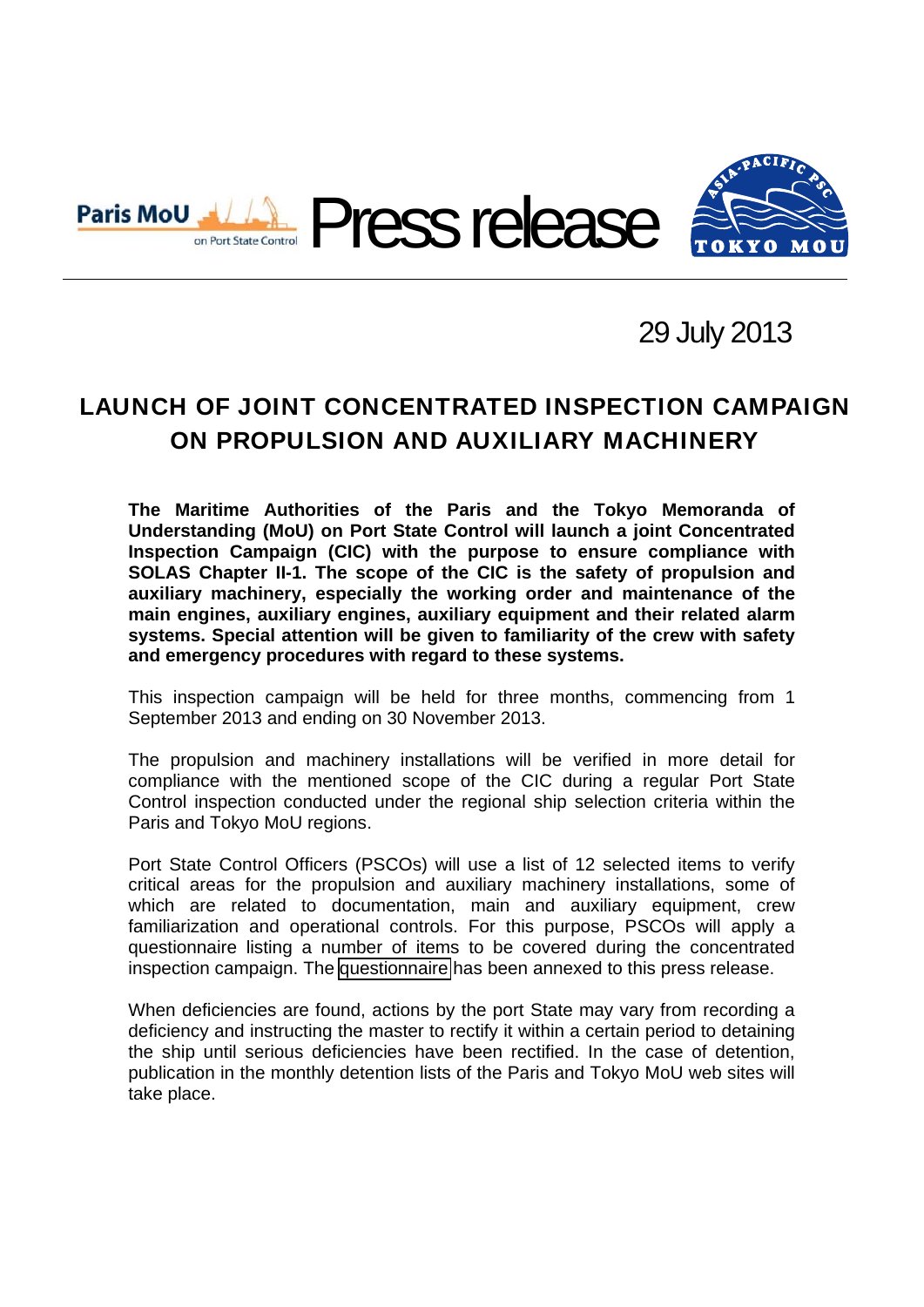It is expected that the Paris and Tokyo MoUs will carry out approximately 10,000 inspections during the CIC.

The results of the campaign will be analyzed and findings will be presented to the governing bodies of the MoUs for submission to the IMO.

Other MoUs will also carry out a CIC on the same topic during this period.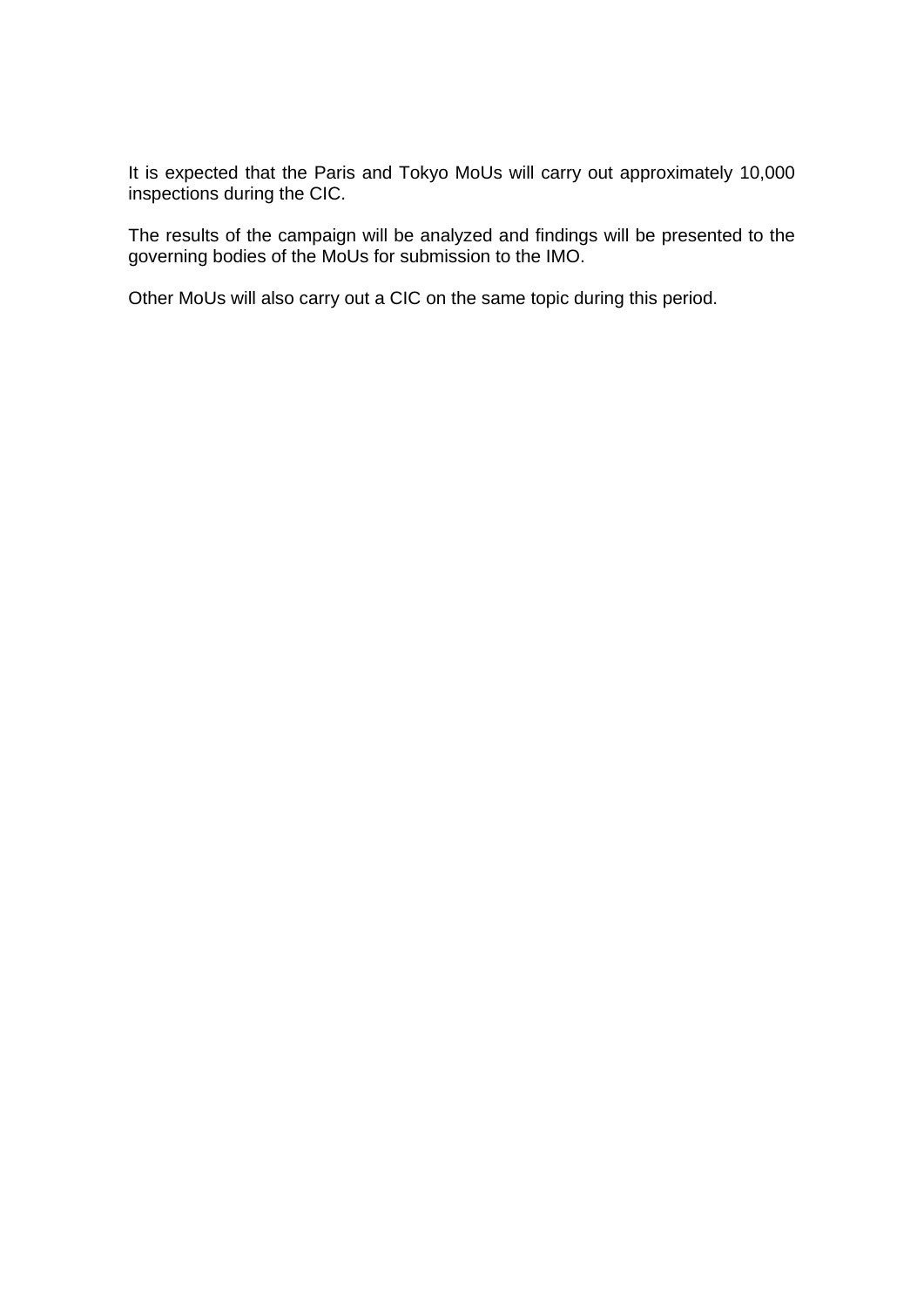## **Contact**

| <b>Paris MOU</b>                       | <b>Tokyo MOU</b>                  |
|----------------------------------------|-----------------------------------|
| Mr. Richard W.J. Schiferli             | Mr. Mitsutoyo Okada               |
| General Secretary Paris MoU            | Secretary, Tokyo MOU Secretariat  |
| on Port State Control                  | Ascend Shimbashi 8F               |
| PO Box 90653                           | 6-19-19, Shimbashi,               |
| 2509 LR The Hague                      | Minato-ku, Tokyo                  |
| The Netherlands                        | Japan 105-0004                    |
| Tel: +31 (0)70 456 1509                | Tel: +81-3-3433 0621              |
| Fax: +31 (0)70 456 1599                | Fax: +81-3-3433 0624              |
| E-mail: Richard.Schiferli@parismou.org | E-mail: secretariat@tokyo-mou.org |
| Web-site: www.parismou.org             |                                   |
|                                        | Web-site: www.tokyo-mou.org       |

### *Notes to editors:*

| <b>Paris MOU</b>                                                                                                                                                                                                                                                                                                                                                                                                                                                                                                                                                                                                                                                                                                                                                                                        | <b>Tokyo MOU</b>                                                                                                                                                                                                                                                                                                                                                                                                                                                                                                                                                                                                                                                                                                                                                                                        |  |  |
|---------------------------------------------------------------------------------------------------------------------------------------------------------------------------------------------------------------------------------------------------------------------------------------------------------------------------------------------------------------------------------------------------------------------------------------------------------------------------------------------------------------------------------------------------------------------------------------------------------------------------------------------------------------------------------------------------------------------------------------------------------------------------------------------------------|---------------------------------------------------------------------------------------------------------------------------------------------------------------------------------------------------------------------------------------------------------------------------------------------------------------------------------------------------------------------------------------------------------------------------------------------------------------------------------------------------------------------------------------------------------------------------------------------------------------------------------------------------------------------------------------------------------------------------------------------------------------------------------------------------------|--|--|
| Regional Port State Control was initiated in 1982<br>when fourteen European countries agreed to co-<br>ordinate their port State inspection effort under a<br>voluntary agreement known as the Paris<br>Memorandum of Understanding on Port State<br>Control (Paris MOU). Currently 27 countries are<br>member of the Paris MOU. The European<br>Commission, although not a signatory to the<br>Paris MOU, is also a member of the Committee.<br>The Paris MoU is supported by a central<br>database THETIS hosted and operated by the<br>European Maritime Safety Agency in Lisbon.<br>Inspection results are available for search and<br>daily updating by MoU Members. Inspection<br>results can be consulted on the Paris MoU<br>public website and are published on the Equasis<br>public website. | The Memorandum of Understanding on Port<br>State Control in the Asia-Pacific Region, known<br>as the Tokyo MOU, was signed among eighteen<br>maritime Authorities in the region on 1<br>December 1993 and came into operation on 1<br>April 1994. Currently, the Memorandum has 18<br>full members, namely: Australia, Canada, Chile,<br>China, Fiji, Hong Kong (China), Indonesia,<br>Japan, Republic of Korea, Malaysia, New<br>Zealand, Papua New Guinea, the Philippines,<br>the Russian Federation, Singapore, Thailand,<br>Vanuatu and Vietnam.<br>The Secretariat of the Memorandum is located<br>in Tokyo, Japan. The PSC database system, the<br>Asia-Pacific Computerized Information System<br>(APCIS), was established. The APCIS center is<br>located in Moscow, under the auspices of the |  |  |
| The Secretariat of the MoU is provided by the<br>Netherlands Ministry of Infrastructure and the<br>Environment and located in The Hague.                                                                                                                                                                                                                                                                                                                                                                                                                                                                                                                                                                                                                                                                | Ministry of Transport of the Russian Federation.                                                                                                                                                                                                                                                                                                                                                                                                                                                                                                                                                                                                                                                                                                                                                        |  |  |
| Port State Control is a check on visiting foreign ships to verify their compliance with international<br>rules on safety, pollution prevention and seafarers living and working conditions. It is a means of<br>enforcing compliance in cases where the owner and flag State have failed in their responsibility to<br>implement or ensure compliance. The port State can require defects to be put right, and detain the<br>ship for this purpose if necessary. It is therefore also a port State's defence against visiting<br>substandard shipping.                                                                                                                                                                                                                                                  |                                                                                                                                                                                                                                                                                                                                                                                                                                                                                                                                                                                                                                                                                                                                                                                                         |  |  |